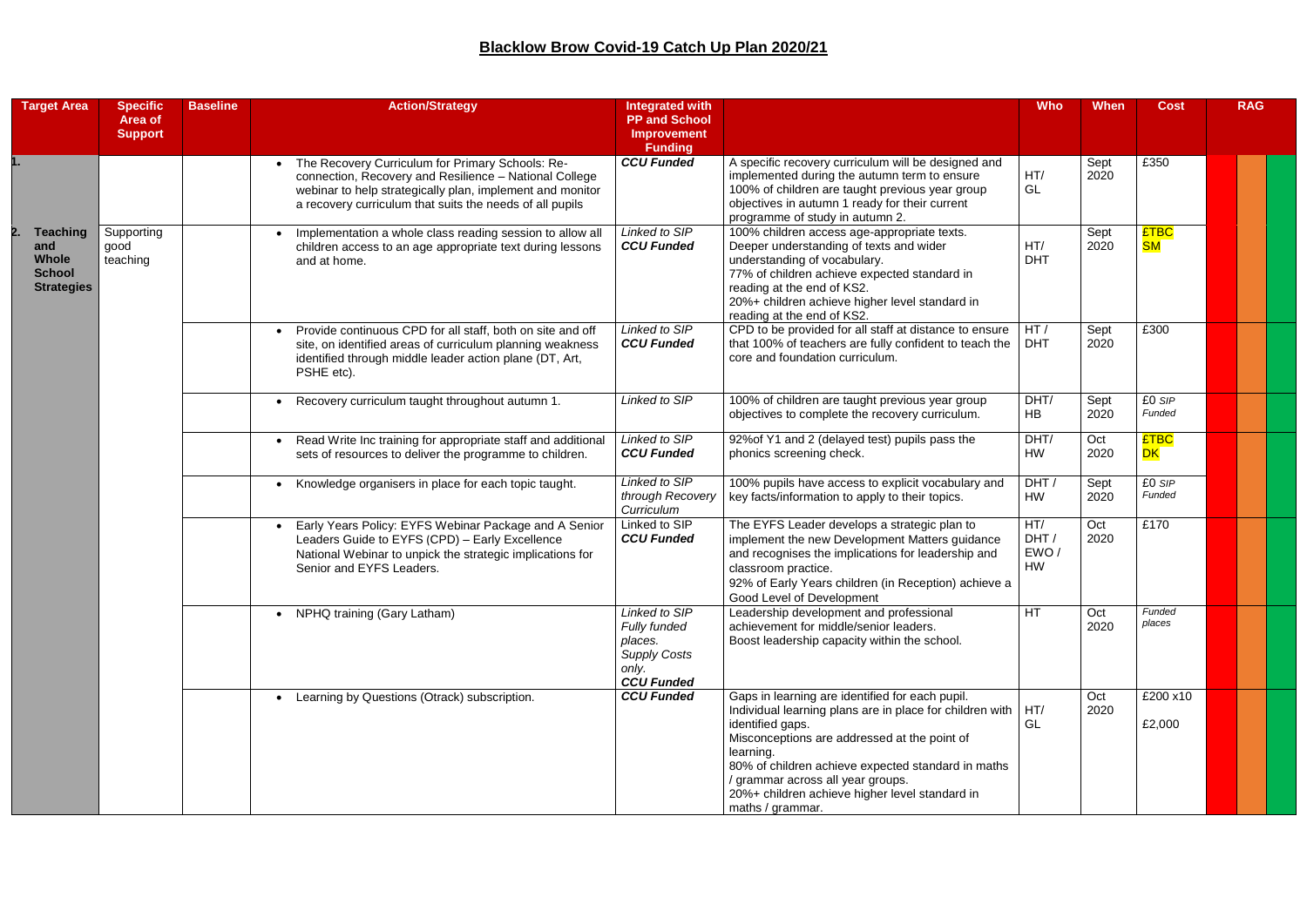|                            | INSET/training on curriculum changes and implementation<br>$\bullet$<br>in Sept 2021.                                                                                     | <b>CCU Funded</b> | Quality assurance shows 90% of lessons are judged<br>to be 'good' or better.                                                                                                                                                                                                                                | <b>DHT</b>                | June<br>2021 | £400             |  |  |
|----------------------------|---------------------------------------------------------------------------------------------------------------------------------------------------------------------------|-------------------|-------------------------------------------------------------------------------------------------------------------------------------------------------------------------------------------------------------------------------------------------------------------------------------------------------------|---------------------------|--------------|------------------|--|--|
|                            | Use the Wellbeing Award Framework to support children's<br>well-being and social, moral, spiritual and cultural<br>development.                                           | <b>CCU Funded</b> | Quality assurance shows 90% of PSHE lessons are<br>judged to be 'good' or better.<br>High quality SMSC provision is in place which<br>enables children to make informed choices and<br>prepares them for life in modern Britain.                                                                            | SP/<br><b>EWO</b>         | Oct<br>2020  | £500             |  |  |
|                            | Use the Early Years Quality Mark Framework to ensure<br>high quality provision is in place in nursery and reception.                                                      | <b>CCU Funded</b> | 92% of children achieve GLD.<br>Communication and language, and maths are the<br>highest priority.<br>Rigorous self-evaluation identifies strengths and<br>prioritises key areas for development.<br>Children are engaged, curious learners and<br>demonstrate 'good' progress towards EYFSP<br>objectives. | EWO/<br><b>HW</b>         | Oct<br>2020  | £1500            |  |  |
|                            | Use the Science Quality Mark Framework to share good<br>$\bullet$<br>practice and develop scientific enquiry skills throughout<br>the year groups.                        | <b>CCU Funded</b> | Quality assurance shows 90% of science lessons<br>are judged to be 'good' or better.<br>80% of children achieve expected standard in<br>science.<br>20%+ children achieve higher level standard in<br>science.                                                                                              | AM                        | Oct<br>2020  | £1,200           |  |  |
|                            | Use the Reading Quality Mark Framework to share good<br>practice and support the development of a reading<br>community.                                                   | <b>CCU Funded</b> | Quality assurance shows 90% of reading lessons<br>are judged to be 'good' or better.<br>80% of children achieve expected standard in maths.<br>20%+ children achieve higher level standard in<br>maths.                                                                                                     | <b>HW</b>                 | Nov<br>2020  | £50<br>£599      |  |  |
|                            | Continue to performance manage and provide CPD to all<br>teaching assistants using the TA Standards to ensure high<br>quality teaching and learning led by support staff. | <b>CCU Funded</b> | Management systems effectively promote children's<br>progress through the work of teaching assistants.<br>High quality teaching takes place through effective<br>classroom practice and interventions.                                                                                                      | <b>DHT</b>                | Nov<br>2020  | £1,000           |  |  |
| Pupil<br>assessment<br>and | Termly NTS tests for Y1 to Y6 (Reading, Maths, Spelling).<br>$\bullet$                                                                                                    | <b>CCU Funded</b> | Pupils are accurately assessed and gaps in learning<br>are identified. Lessons are planned appropriately to<br>address the gaps.                                                                                                                                                                            | GL                        | Termly       | £840             |  |  |
| feedback                   | Weekly marking & feedback time allocation.                                                                                                                                | <b>CCU Funded</b> | Staff are able to respond to misconceptions and plan   Teachers   Weekly<br>learning accordingly.                                                                                                                                                                                                           |                           |              | £0               |  |  |
|                            | Pupil Attitudes to Self and School (PASS) questionnaires<br>- to identify fragile learners and discover hidden barriers<br>to learning                                    | <b>CCU Funded</b> | Pupils targeted and identified for support from EWO<br>and ensuring a consistent whole school approach to<br>mental and emotional health strategy.                                                                                                                                                          | SP/<br>EWO                | Dec<br>2020  | <b>TBC</b><br>GL |  |  |
|                            | Phonics assessments & termly tracking data. Additional<br>resources.                                                                                                      | <b>CCU Funded</b> | 92% of Y1and Y2 pupils pass the phonics screening<br>check.                                                                                                                                                                                                                                                 | HT / HW                   | Nov<br>2020  | £200             |  |  |
|                            | Phonics screening test for Y2 pupils (release of phonics<br>lead).                                                                                                        | <b>CCU Funded</b> | 80% of Y2 pupils pass the phonics screening check.                                                                                                                                                                                                                                                          | HT / HW                   | Nov<br>2020  | £200             |  |  |
|                            | Summative / formative assessments through Otrack.                                                                                                                         | <b>CCU Funded</b> | Pupils are accurately assessed and gaps in learning<br>are identified. Lessons are planned appropriately to<br>address the gaps.                                                                                                                                                                            | DHT /<br>GL               | Sept<br>2020 | £0               |  |  |
| Transition<br>support      | New transition strategy in place outlining the revised<br>procedures for new starters in Reception and Nursery<br>(Sept 2020).                                            | <b>CCU Funded</b> | Swift and successful engagement with school.<br>Staff, parents and children are well-informed and are<br>clear on expectations.<br>Transition is a positive experience which does not<br>hinder pupils' wellbeing, learning or development,                                                                 | HW/<br>EWO/<br><b>DHT</b> | Sept<br>2020 | £0               |  |  |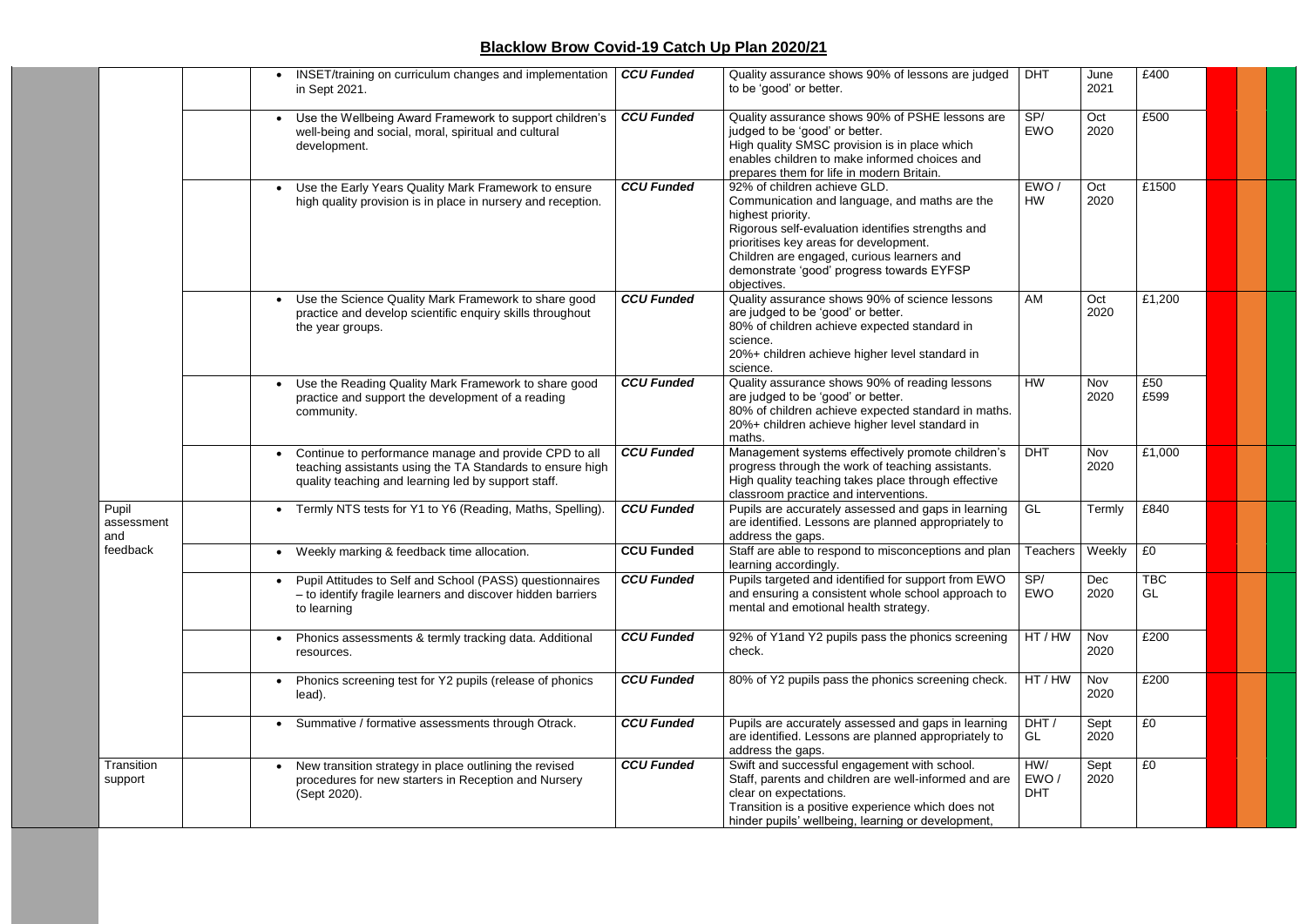|                                   |                                          | Individual transition plans for target children with a<br>phased/supported introduction to their return to school<br>(SEND).<br>Autumn term timetable adjusted for additional PSHE, | <b>CCU Funded</b><br><b>CCU Funded</b> | and ensures children are enthusiastic to learn in their<br>new setting/classroom.<br>92% of Early Years children (in Reception) achieve a<br>Good Level of Development<br>As above.<br>Successful transition of SEND children and reduction<br>in pupils experiencing barriers to their learning.<br>As above                                                                                                                                                     | SENDco<br>HT/        | Sept<br>2020<br>Sept | £0<br>£0                      |  |  |
|-----------------------------------|------------------------------------------|-------------------------------------------------------------------------------------------------------------------------------------------------------------------------------------|----------------------------------------|-------------------------------------------------------------------------------------------------------------------------------------------------------------------------------------------------------------------------------------------------------------------------------------------------------------------------------------------------------------------------------------------------------------------------------------------------------------------|----------------------|----------------------|-------------------------------|--|--|
|                                   |                                          | transition and well-being support.<br>Summer school (2021) including transition to high school.                                                                                     | <b>CCU Funded</b>                      | As above                                                                                                                                                                                                                                                                                                                                                                                                                                                          | <b>DHT</b><br>HT/    | 2020<br>Aug          | £8,000                        |  |  |
|                                   |                                          | (See Wider Strategies: Summer Support below)                                                                                                                                        |                                        |                                                                                                                                                                                                                                                                                                                                                                                                                                                                   | <b>DHT</b>           | 2021                 |                               |  |  |
|                                   |                                          | Publication of transition booklets for each year group.                                                                                                                             | <b>CCU Funded</b>                      | Parents and children are well-informed and are clear<br>on expectations.                                                                                                                                                                                                                                                                                                                                                                                          | HT/<br><b>DHT</b>    | June<br>2021         | £100                          |  |  |
|                                   |                                          | Reading/Homework planners for each child from Nursery<br>to Y6.                                                                                                                     | <b>CCU Funded</b>                      | Parents and children are well-informed and are clear<br>on expectations.<br>100% pupils have access at home to age-<br>appropriate vocabulary, spellings and key<br>facts/information to apply to their learning.                                                                                                                                                                                                                                                 | HT/<br><b>DHT</b>    | Sept<br>2020         | £1960                         |  |  |
|                                   |                                          | Create transition videos for each class so they can be<br>shared at home and school.                                                                                                | <b>CCU Funded</b>                      | Swift and successful engagement with school.<br>Staff, parents and children are well-informed and are<br>clear on expectations.<br>Transition is a positive experience which does not<br>hinder pupils' wellbeing, learning or development,<br>and ensures children are enthusiastic to learn in their<br>new setting/classroom.                                                                                                                                  | Class<br>teachers    | June<br>2021         | £500                          |  |  |
| <b>Targeted</b><br><b>Support</b> | One to one<br>and small<br>group tuition | School-led intervention groups (run by TAs/HLTAs).<br>$\bullet$                                                                                                                     | <b>CCU Funded</b>                      | 65-75% of Y6 pupils to achieve the expected<br>standard in the KS2 SATs (combined).<br>20% of Y6 pupils to achieve the higher standard in<br>the KS2 SATs (combined).                                                                                                                                                                                                                                                                                             | SENDco<br><b>SLT</b> | Oct<br>2020          | £200                          |  |  |
|                                   |                                          | Booster sessions (Teachers & TAs).                                                                                                                                                  | <b>CCU Funded</b>                      | 65-75% of Y6 pupils to achieve the expected<br>standard in the KS2 SATs (combined).<br>20% of Y6 pupils to achieve the higher standard in<br>the KS2 SATs (combined).<br>Increase in retrieval skills of subject-specific<br>knowledge, so that in the tests, learners can<br>remember it.<br>Reduction in gaps in learners' knowledge and<br>improvement in pupils' ability to comprehend and<br>respond effectively to the questions set in test<br>situations. | <b>SLT</b>           | Jan<br>2021          | £500                          |  |  |
|                                   |                                          | Tutor programme 1:1 sessions with target pupils.                                                                                                                                    | <b>CCU Funded</b>                      | 65-75% of Y6 pupils to achieve the expected<br>standard in the KS2 SATs (combined).<br>20% of Y6 pupils to achieve the higher standard in<br>the KS2 SATs (combined).                                                                                                                                                                                                                                                                                             | HT/<br><b>DHT</b>    | Jan<br>2021          | £6000                         |  |  |
|                                   |                                          | Phonics intervention groups (Y1 & Y2)<br>$\bullet$                                                                                                                                  | <b>CCU Funded</b>                      | 92% of Y2 pupils to achieve the expected standard<br>in phonics.<br>92% of Y1 pupils to achieve the expected standard<br>in phonics                                                                                                                                                                                                                                                                                                                               | HT / HW              | Oct<br>2020          | Y1 £TBC<br>Y <sub>2</sub> TBC |  |  |
|                                   |                                          | EYFS - communication, language and literacy skills<br>support.                                                                                                                      | <b>CCU Funded</b>                      | 80% EYFS pupils achieve age-related expectations<br>in CLL and reading.                                                                                                                                                                                                                                                                                                                                                                                           | HT / HW<br>/ DHT     | Oct<br>2020          | <b>£TBC</b>                   |  |  |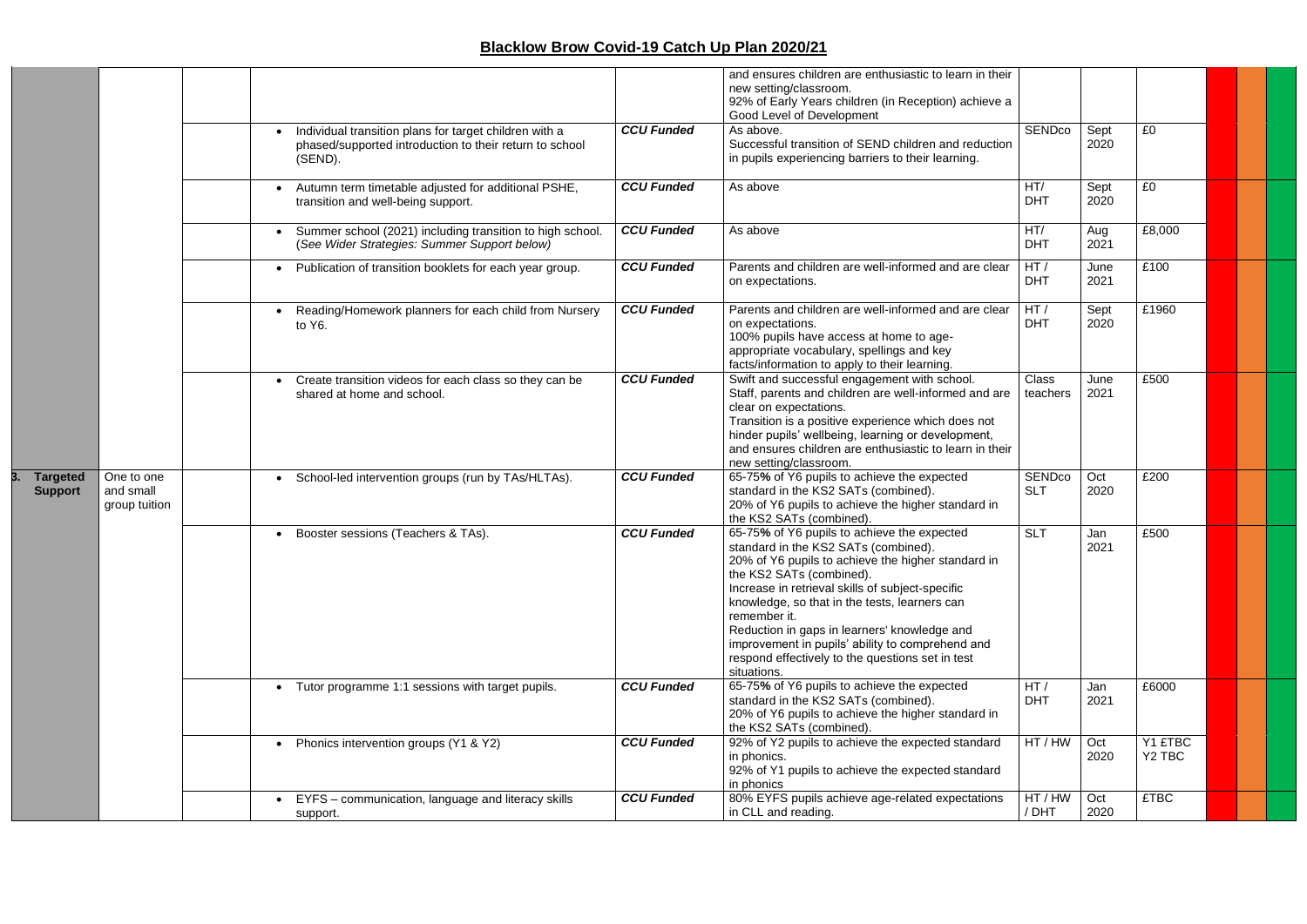|                                   | Intervention<br>Programme           | <b>IDL Maths subscription</b>                                                                                                                                             | <b>CCU Funded</b>                     | Increased participation of SEND children<br>and improved outcomes in maths for<br>pupils experiencing barriers to their learning.<br>Increase in confidence and independent learning.                                                                                                                                                                                                                                                                                         | SENDco                                 | Sept<br>2020 | £500                                                                 |  |
|-----------------------------------|-------------------------------------|---------------------------------------------------------------------------------------------------------------------------------------------------------------------------|---------------------------------------|-------------------------------------------------------------------------------------------------------------------------------------------------------------------------------------------------------------------------------------------------------------------------------------------------------------------------------------------------------------------------------------------------------------------------------------------------------------------------------|----------------------------------------|--------------|----------------------------------------------------------------------|--|
|                                   |                                     | <b>IDL English subscription</b><br>$\bullet$                                                                                                                              | <b>CCU Funded</b>                     | Increased participation of SEND children<br>and improved outcomes In English for<br>pupils experiencing barriers to their learning.<br>Increase in confidence and independent learning.                                                                                                                                                                                                                                                                                       | SENDco                                 | Sept<br>2020 | £950                                                                 |  |
|                                   |                                     | Y1 handwriting intervention                                                                                                                                               | <b>CCU Funded</b>                     | Improved pencil grip and letter formation. Children<br>write in legible, pre-cursive writing.                                                                                                                                                                                                                                                                                                                                                                                 | <b>HB</b>                              | Oct<br>2020  | £120                                                                 |  |
|                                   |                                     | Y1 maths intervention group<br>$\bullet$                                                                                                                                  | <b>CCU Funded</b>                     | Target children improve their basic skills and are<br>able to work at age-related expectations. Gaps are<br>narrowed.                                                                                                                                                                                                                                                                                                                                                         | <b>HB</b>                              | Nov<br>2020  | £185                                                                 |  |
|                                   | Extended<br>School time             | 1:1 tuition / small group tuition (after school).<br>$\bullet$                                                                                                            | <b>CCU Funded</b>                     | 65-75% of Y6 pupils to achieve the expected<br>standard in the KS2 SATs (combined).<br>20% of Y6 pupils to achieve the higher standard in<br>the KS2 SATs (combined).                                                                                                                                                                                                                                                                                                         | HT/<br><b>DHT</b>                      | Jan<br>2021  | Costed<br>above<br>(E6000)                                           |  |
|                                   |                                     | Booster groups in reading, writing, SPaG and maths (after<br>school).                                                                                                     | <b>CCU Funded</b>                     | 65-75% of Y6 pupils to achieve the expected<br>standard in the KS2 SATs (combined).<br>20% of Y6 pupils to achieve the higher standard in<br>the KS2 SATs (combined).<br>Increase in retrieval skills of subject-specific<br>knowledge, so that in the tests, learners can<br>remember it.<br>Reduction in gaps in learners' knowledge and<br>improvement in pupils' ability to comprehend and<br>respond effectively to the questions set in test<br>situations.             | <b>SLT</b>                             | Jan<br>2021  | Costed<br>above<br>(E500)                                            |  |
|                                   |                                     | Provide additional opportunities for learning outdoors that<br>can be accessed at playtimes/lunchtimes (as well as<br>during lessons). Maths/Reading sheds and resources. | <b>CCU Funded</b>                     | Increased engagement in maths and reading for<br>pleasure.<br>Higher levels of active learning/ kinaesthetic learning<br>opportunities.<br>Pupils develop better skills of communication,<br>problem solving, enquiring and experimenting.<br>75% of children achieve expected standard in maths<br>and reading.<br>20%+ children achieve higher level standard in<br>maths and reading.<br>92% of Early Years children (in Reception) achieve a<br>Good Level of Development | AMF/<br>HT/<br>DHT/<br>Sports<br>Coach | Nov<br>2020  | £300                                                                 |  |
|                                   |                                     | Provide remote learning opportunities and home learning<br>packs (see subscriptions identified in 'Wider Strategies:<br><b>Supporting Parents &amp; Carers')</b>          | <b>Pupil Premium</b><br><b>Funded</b> | 100% pupils have access at home to age-<br>appropriate vocabulary, spellings and key<br>facts/information to apply to their learning.<br>100% of pupils have access to home learning<br>activities.<br>100% of families have access to remote/online<br>learning activities through digital devices.                                                                                                                                                                          | <b>DHT</b><br><b>HT</b>                | Oct<br>2020  | Costed in<br>subscriptions<br>& home<br>learning<br>bundles<br>below |  |
| <b>Wider</b><br><b>Strategies</b> | Supporting<br>parents and<br>carers | SCIPs worker to support vulnerable families (1/2 day a<br>$\bullet$<br>week) at the Early Help stage.                                                                     | <b>Pupil Premium</b><br><b>Funded</b> | Increased participation of 'vulnerable' children<br>and improved outcomes for pupils experiencing<br>barriers to their learning.<br>Pupils demonstrate confidence, engagement and<br>independent learning.<br>Early intervention for vulnerable families and rapid<br>responses are taken to support pupils.<br>Strong partnerships between families and school.                                                                                                              | AE<br>KH                               | Oct<br>2020  | £7455 PP<br>Funded                                                   |  |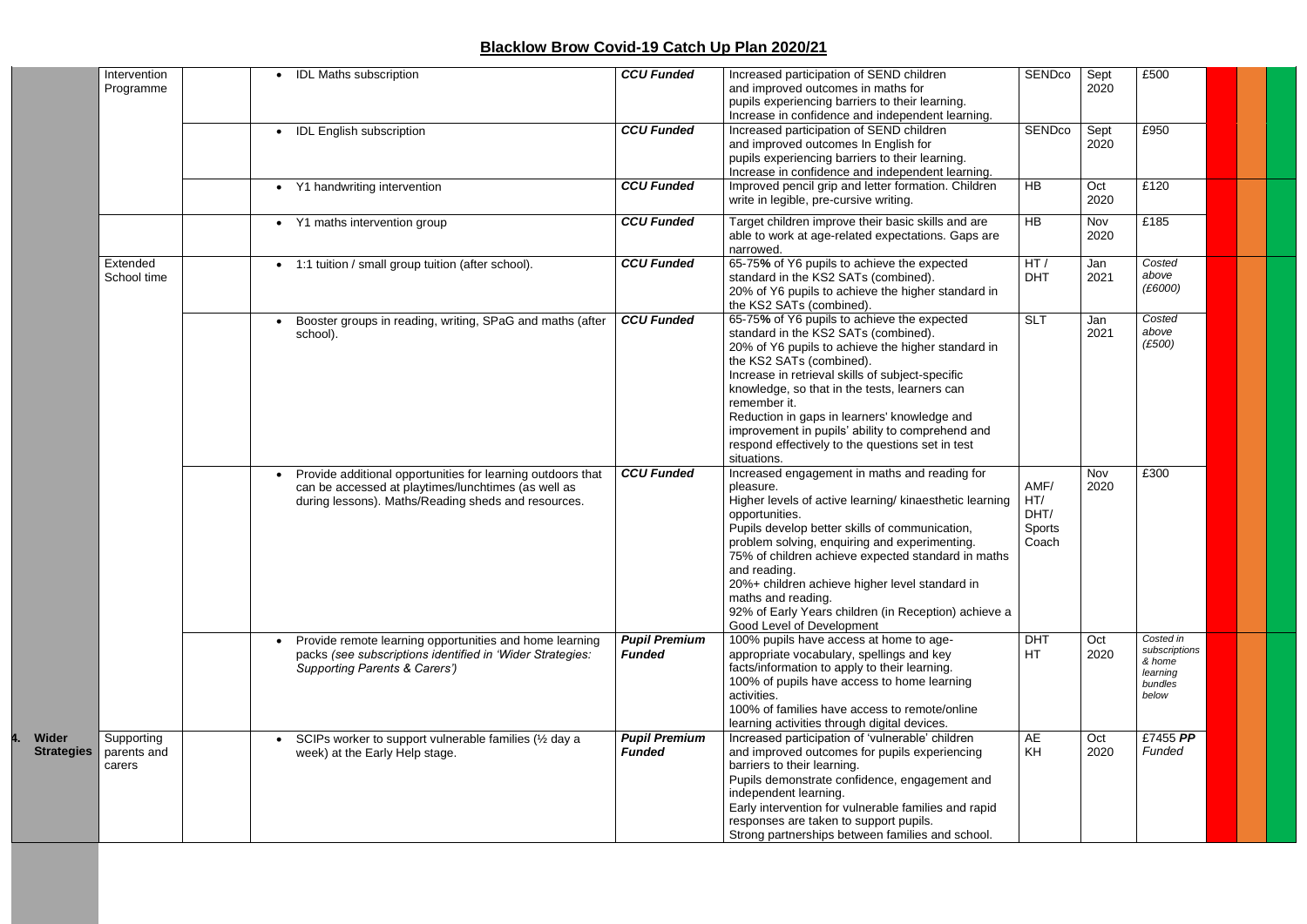|                         | Remote Learning Subscriptions: Purple Mash, TTRS,<br>Spelling Shed, Bedrock.                                                                                                                                              | <b>CCU Funded</b>                          | 100% of families have access to remote/online<br>learning activities through digital devices.<br>100% of pupils have access to home learning<br>activities in all curriculum areas.                                                                                                                                                          | <b>DHT</b>                             | Oct<br>2020  | £950            |  |  |
|-------------------------|---------------------------------------------------------------------------------------------------------------------------------------------------------------------------------------------------------------------------|--------------------------------------------|----------------------------------------------------------------------------------------------------------------------------------------------------------------------------------------------------------------------------------------------------------------------------------------------------------------------------------------------|----------------------------------------|--------------|-----------------|--|--|
|                         | Home Learning Packs Y1-Y6: CGP Catch-Up Bundles<br>(Mental Maths / 10 min tests / Grammar & Punctuation /<br>Maths / Comprehension / Handwriting)                                                                         | <b>CCU Funded</b>                          | 100% pupils have access at home to age-<br>appropriate vocabulary, spellings and key<br>facts/information to apply to their learning.<br>100% of pupils have access to home learning                                                                                                                                                         | <b>Class</b><br>teachers<br><b>DHT</b> | Nov<br>2020  | £1710<br>£588   |  |  |
|                         | EYFS Home Learning Pack: CGP Bundle (Handwriting /<br>Phonics / Maths)                                                                                                                                                    | <b>CCU Funded</b>                          | activities in maths and English.<br>100% of Early Years pupils have access to home<br>learning activities in English and Maths.                                                                                                                                                                                                              | <b>DHT</b>                             | Nov<br>2020  | £240            |  |  |
|                         | Additional Y1 Home reading linked to Read Write Inc                                                                                                                                                                       | <b>CCU Funded</b>                          | Children link phonics and reading and apply their<br>phonetical knowledge to their home reading. High<br>home engagement in reading.                                                                                                                                                                                                         | HB                                     | Nov<br>2020  | £125            |  |  |
|                         | After-School Club and Breakfast Club to promote<br>$\bullet$<br>attendance/ punctuality and working families.                                                                                                             | <b>PP Funded /</b><br><i><b>Income</b></i> | Support in place for 'vulnerable' families.<br>Increased engagement from target families.<br>High rates of attendance and punctuality.<br>96.2%-97% attendance rate.<br>Less than 5% persistent absenteeism.<br>0% - 0.5% lates.                                                                                                             | <b>DHT</b>                             | Jan<br>2021  | £0              |  |  |
|                         | EWO tracking all Covid-related absences of pupils and<br>staff (e.g. awaiting test results, showing symptoms, in<br>quarantine, isolating etc.). Daily log provided to show the<br>risk to bubbles and safe return dates. | <b>PP Funded</b>                           | 0% of year group bubbles sent home for isolation.<br>Any bubbles 'at risk' are swiftly identified and<br>tracked.<br>School remains open throughout the pandemic with<br>a full educational offer.                                                                                                                                           | <b>EWO</b>                             | Sept<br>2020 | £0              |  |  |
|                         | School communications direct to mobile phones.<br>$\bullet$                                                                                                                                                               | <b>CCU Funded</b>                          | Staff, parents and children are well-informed and are<br>clear on expectations.<br>Information is shared effectively.                                                                                                                                                                                                                        | <b>SLT</b>                             | Sept<br>2020 | £0              |  |  |
|                         | EWO - timely Covid communications to parents. Weekly<br>$\bullet$<br>updates to keep children safe.                                                                                                                       | <b>CCU Funded</b>                          | Staff, parents and children are well-informed and are<br>clear on expectations.<br>The community is well informed and up to date with<br>Covid-19 regulations and safety precautions.                                                                                                                                                        | EWO                                    | Sept<br>2020 | £100            |  |  |
|                         | • Parent questionnaires through online system and analysis  <br>of feedback.                                                                                                                                              | CCU Funded                                 | Parents have an active role in the education of their<br>children.<br>Strong partnerships between families and school.<br>Concerns are addressed and the school provides<br>suitable support to families. Parents are involved in<br>decision-making.                                                                                        | <b>EWO</b>                             | Nov<br>2020  | £100            |  |  |
|                         | Outline minimum expectations of home learning / remote<br>learning to staff, parents and children.                                                                                                                        | <b>CCU Funded</b>                          | 100% of pupils engage with home learning &/or<br>remote learning activities in the case of being sent<br>home to isolate.<br>Parents and pupils are clear on the expectations.                                                                                                                                                               | <b>SLT</b>                             | Oct<br>2020  | £0              |  |  |
| Access to<br>technology | Electronic devices allocated to target families.                                                                                                                                                                          | <b>CCU Funded</b>                          | 100% of families have access to remote/online<br>learning activities through digital devices.                                                                                                                                                                                                                                                | HT/<br><b>DHT</b>                      | Oct<br>2020  | £5000           |  |  |
| Summer<br>support       | Summer school to incorporate enrichment and transition<br>activities with an emphasis on maths/English/science.                                                                                                           | <b>CCU Funded</b>                          | Swift and successful engagement with school for Y6-<br>Y7 pupils.<br>Transition is a positive experience which does not<br>hinder pupils' wellbeing, learning or development,<br>and ensures children are enthusiastic to learn in their<br>new setting/classroom.<br>Pupils demonstrate confidence, engagement and<br>independent learning. | HT/<br><b>DHT</b>                      | Aug<br>2021  | Costed<br>above |  |  |